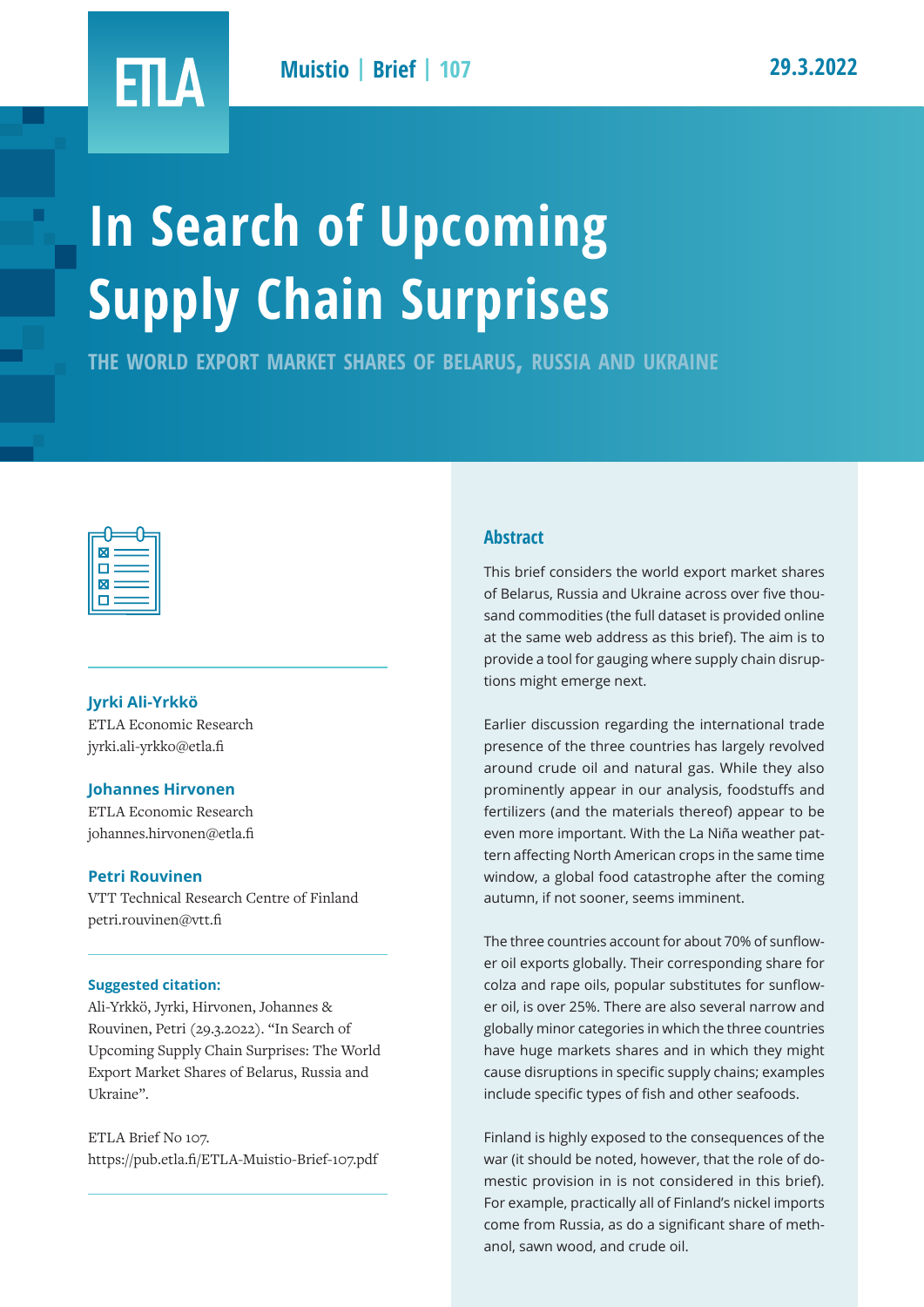## **Tiivistelmä**

#### **Missä tuotteissa toimitusketjujen häiriömahdollisuuksia voi ilmetä? – Ukrainan, Venäjän ja Valko-Venäjän maailmankaupan vientimarkkinaosuudet**

Tässä muistiossa analysoidaan, millainen rooli Ukrainalla, Venäjällä ja Valko-Venäjällä on eri tuotteissa ja materiaaleissa. Tarkastelu tehdään hyvin yksityiskohtaisella tasolla perustuen tuhansiin eri tuotteisiin ja tuoteryhmiin. Tarkoitus on löytää mahdollisia tuotteita tai materiaaleja, joissa ilmenevät saatavuusongelmat voivat jatkossa aiheuttaa häiriöitä toimitusketjuihin.

Hienojakoinen analyysi paljastaa, että öljyn ja maakaasun lisäksi näillä kolmella maalla on suuria globaaleja markkinaosuuksia koskien muun muassa ruokien ainesosia, lannoitteita ja niiden raaka-aineita. Näiden saatavuusongelmien vakavuus riippuu osittain siitä, missä määrin korvaavia tuotteita ja raaka-aineita on saatavissa. Havaitsemme, että samaiset maat ovat usein keskeisiä myös lähinnä korvaavissa tuotteissa.

Tulokset osoittavat, että Suomen tuonnin kannalta erityisesti Venäjä on monissa raaka-aineissa ja materiaaleissa keskeinen. Raaka-öljyn ja maakaasun ohella nikkeliä, puuta ja metanolia tuotiin paljon Venäjältä. Lisäksi Venäjä oli merkittävä tuontimaa esimerkiksi lannoitteiden raaka-aineissa (mm. urea, kalium ja fosfori). On kuitenkin syytä huomata, että kauppatilastoja hyödyntävä analyysimme ei huomioi kotimaista tarjontaa.

Sekä Ukrainan sota että koronakriisi ovat tuoneet esiin globaaleihin toimitusketjuihin liittyvät riskit. Vaikka nämä ketjut ovat toimineet hyvin useamman vuosikymmenen, nyt niihin sisältyvät epävarmuudet ovat realisoituneet. Tämän takia sekä yritysten että kansantalouden näkökulmista on tunnistettava kriittisiä tuoteryhmiä, jotka voisivat aiheuttaa merkittäviä yhteiskunnallisia häiriöitä.

Ph.D. **Jyrki Ali-Yrkkö** is a Research Director at Etla Economic Research and CEO of Etlatieto Oy.

M.Sc. **Johannes Hirvonen** is a Researcher at Etla Economic Research.

Ph.D. **Petri Rouvinen** is Professor of Practice at VTT.

KTT **Jyrki Ali-Yrkkö** on Elinkeinoelämän tutkimuslaitoksen tutkimusjohtaja ja Etlatieto Oy:n toimitusjohtaja.

KTM **Johannes Hirvonen** on Elinkeinoelämän tutkimuslaitoksen tutkija.

Ph.D. **Petri Rouvinen** on VTT:n työelämäprofessori.

**Acknowledgements:** This brief has been written as a part of Etla's *Company Resilience in the Era of Globalization* research project, funded by Business Finland. Financial support from Business Finland is gratefully acknowledged.

**Kiitokset:** Muistio on tehty osana isompaa Business Finlandin rahoittamaa Etlan hanketta *Company Resilience in the Era of Globalization*. Kiitämme Business Finlandia hankkeen rahoituksesta.

**Key words:** Ukraine, Russia, Economy, Exports, Dependency, Imports, Trade, War

**Avainsanat:** Ukraina, Venäjä, Talous, Tuonti, Vienti, Riippuvuus, Kauppa, Sota

**JEL:** F14, F1, F51, F52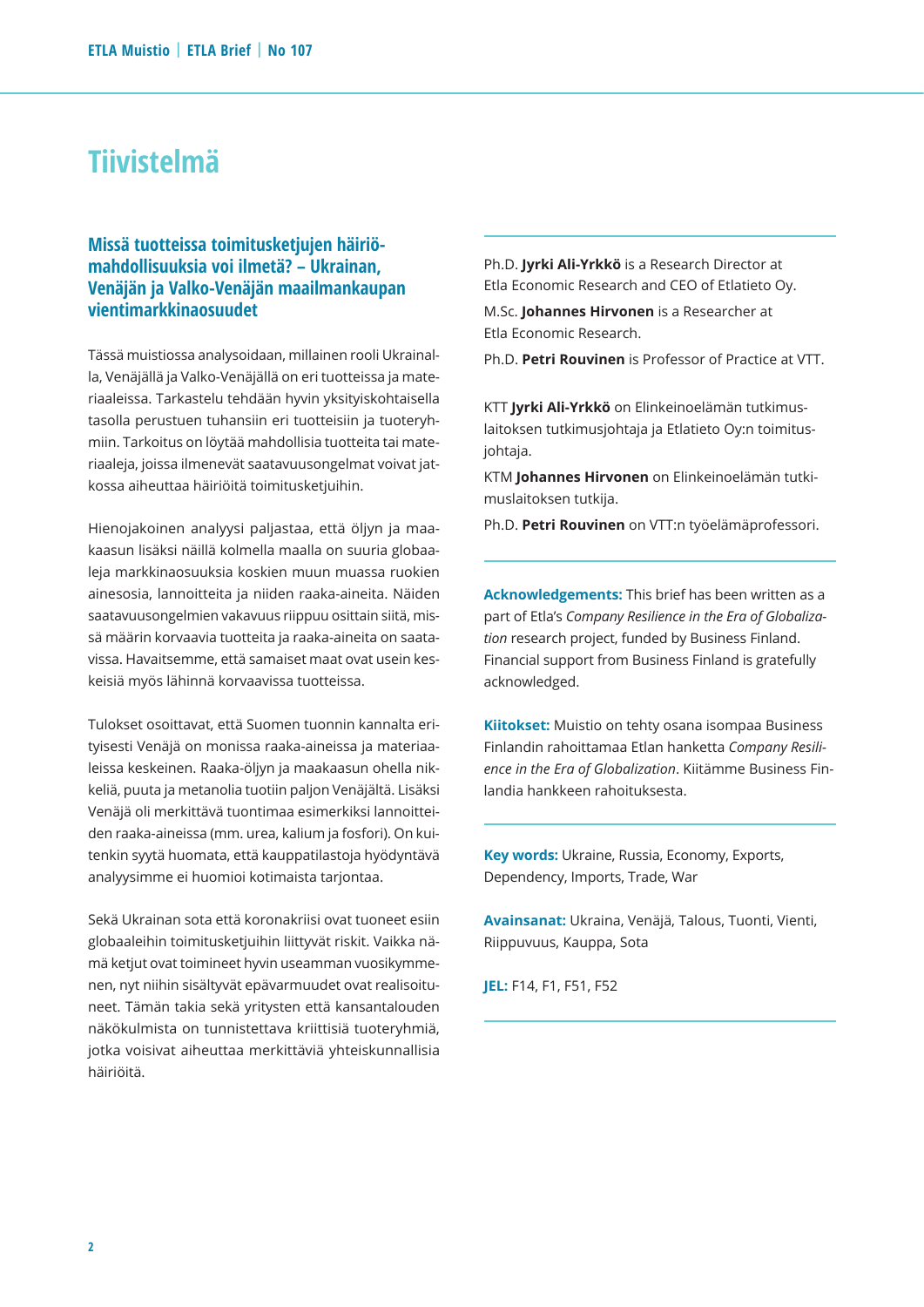# **1 Background**

The most important aspect of Russia's offensive warfare in Ukraine is the humanitarian one – tens of millions of lives have been unnecessarily disrupted, shattered or lost. While all economic aspects are far secondary to the humanitarian one, in this brief we concentrate on exports at the most detailed available level.

In just days after the beginning of Russia's offence, Volkswagen announced that, since it could no longer source wiring from Ukraine, it was being forced to close two of its plants elsewhere in Europe. Our motivation for this brief is to provide tools for gauging where this kind of surprise might emerge next.

There are many angles to thinking about in regard to the  $\,$ economic consequences of the crisis. ING, a Dutch bank, suggests a few broad types of impact that are depicted in Figure 1. ING's pyramid is an apt metaphor. From the vantage point of the global economy, impacts towards the top are intense but concentrated. Impacts towards the bottom are diluted but, due to their wider reach, are potentially more significant for near-term global growth prospects. On this scale, what we touch upon – the impact on counterparties via international trade linkages – is of medium intensity and reach.

In this brief, we look at world export market shares – defined as a country's net exports in a specified category, divided by the sum of all countries' net exports in the same category – of Belarus, Russia and Ukraine at the most detailed level possible. When attempting to determine impacts, we focus on the relatively short term with a rather pessimistic view: we assume the cessation of all exports from the three countries, at least in the short term. The six-digit level of the harmonized system (HS)

#### **Figure 1 The impact channels of the Russia–Ukraine war**



Small but wide-scale impact

Source: The authors' adaptation of a figure by ING. **Source:** The authors' adaptation of a figure by ING.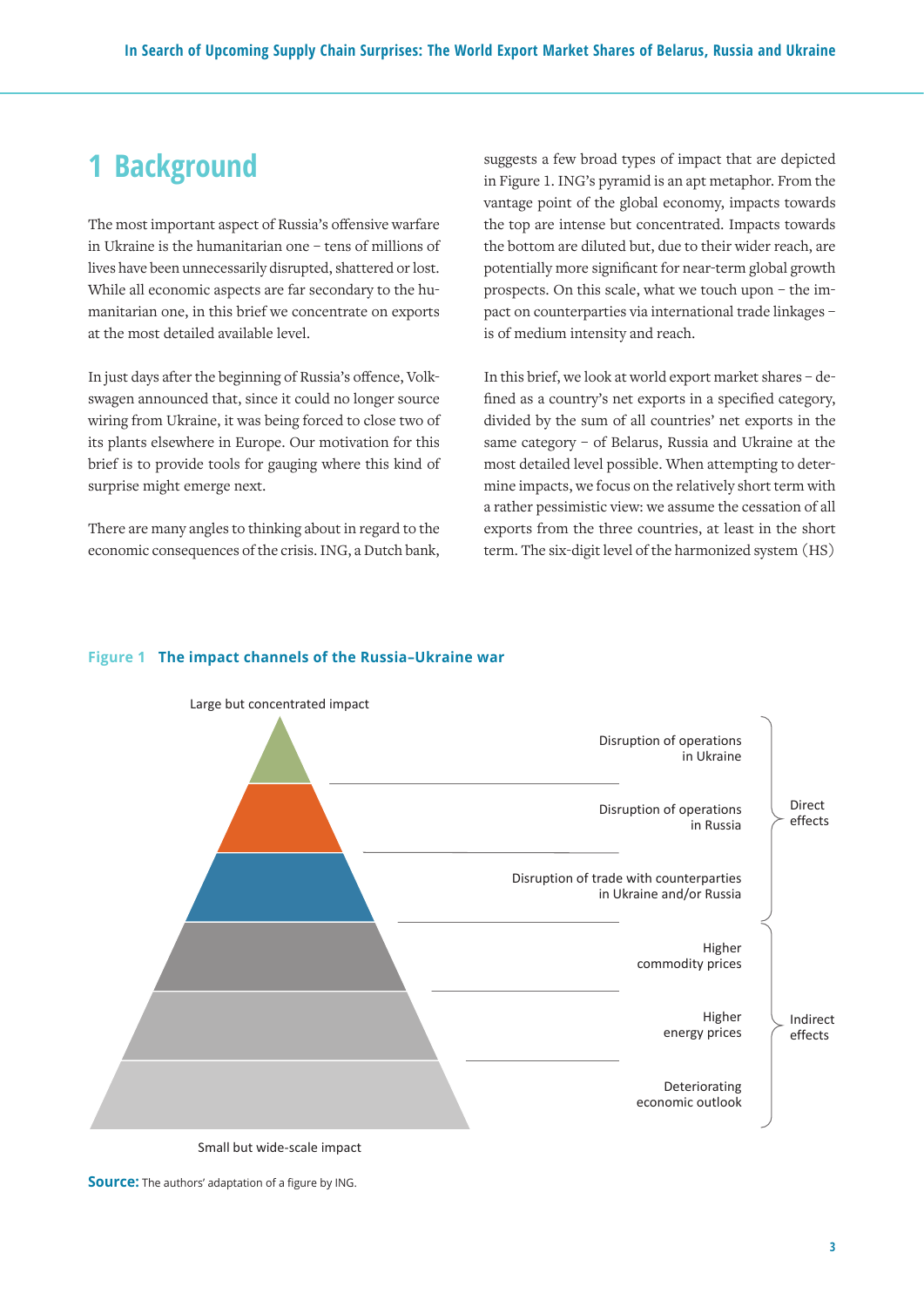covers cross-border trade in 5,074 commodities, goods and materials (services are not covered and thus we do not consider them in this brief). We will consider the top few categories in which the three countries are globally significant. In order to provide a better overview, we first consider the more aggregate two-digit level of the same system with 96 categories. We also study some further details for the case of Finland. For those interested, we provide Excel files with the full data, along with the labels of each category in Finnish.

# **2 Things to consider when analysing the data**

When looking at export data with the goal of identifying products at risk of large supply reduction due to the war, an immediate trade-off arises between detailed and aggregated levels. On the one hand, detailed exploration can reveal product markets where the three countries have a dominant market position that would have been missed by using aggregated data. On the other hand, too much detail can make drawing useful insights difficult. Therefore, we try to tackle these problems by providing listings of important export measures by each product code, both at an aggregated level (an HS 2-digit level) and at a detailed level (an HS 6-digit level).

Another challenge comes from identifying products of which the global supply largely depends on Belarus, Russia and Ukraine. One is tempted to list the product codes, either sorting them by the three countries' export value or by the share of world exports the three countries hold. Both sorting methods have potential pitfalls which need to be considered when determining the importance of a given category.

To give an example, the largest export of the three countries in monetary value, crude oil, amounted to nearly 73 billion dollars in 2020.<sup>1</sup> While a massive amount in monetary terms, it accounts for less than 17% of total crude oil exports globally. In line with that observation, recent reports exhibit confidence in alternative sources of crude oil supply emerging in place of Russia's oil, highlighting that the pure monetary value of exports can overstate the importance of a product. Similarly, the top export product of the three countries when sorting by market share within the product's exports worldwide is frozen Alaskan pollack. The export market size of the said fish is slightly less than a billion dollars, of which the exports of the three countries account for 91%. While the cessation of fish exports in the three countries might bear significant negative consequences locally for the exporting countries and the respective markets, it clearly will not affect the world economy and food supply drastically.

These two examples serve to underline the need for careful and detailed exploration of the world trade statistics when predicting the potential impacts of a halt in trading between the countries at war and other countries. In practice, the importance of a product's export is a function of both its export value and market share. We omit attempts to identify this function exactly $2$  in this brief and instead highlight products with high export value and market share, and let the reader draw his or her own conclusions from our clearly and transparently presented open-source data.3

Furthermore, various sources have cited world export market shares that are not fully consistent with ours. In this brief, our logic has been to provide simple numbers from a well-regarded international source (World Bank) and make some simple calculations in a fully transparent manner.

We also emphasise that we calculate world export market shares based on the net exports defined in our primary data source. The share that we calculate is different from a country's share of world production since items that do not go across national borders are not included in our calculations. This distinction is likely to be especially important in regard to, for example, perishable foodstuffs that tend to be locally produced and consumed. Unfortunately, national production volumes are not available at the same level of aggregation, so the most desirable measure is infeasible.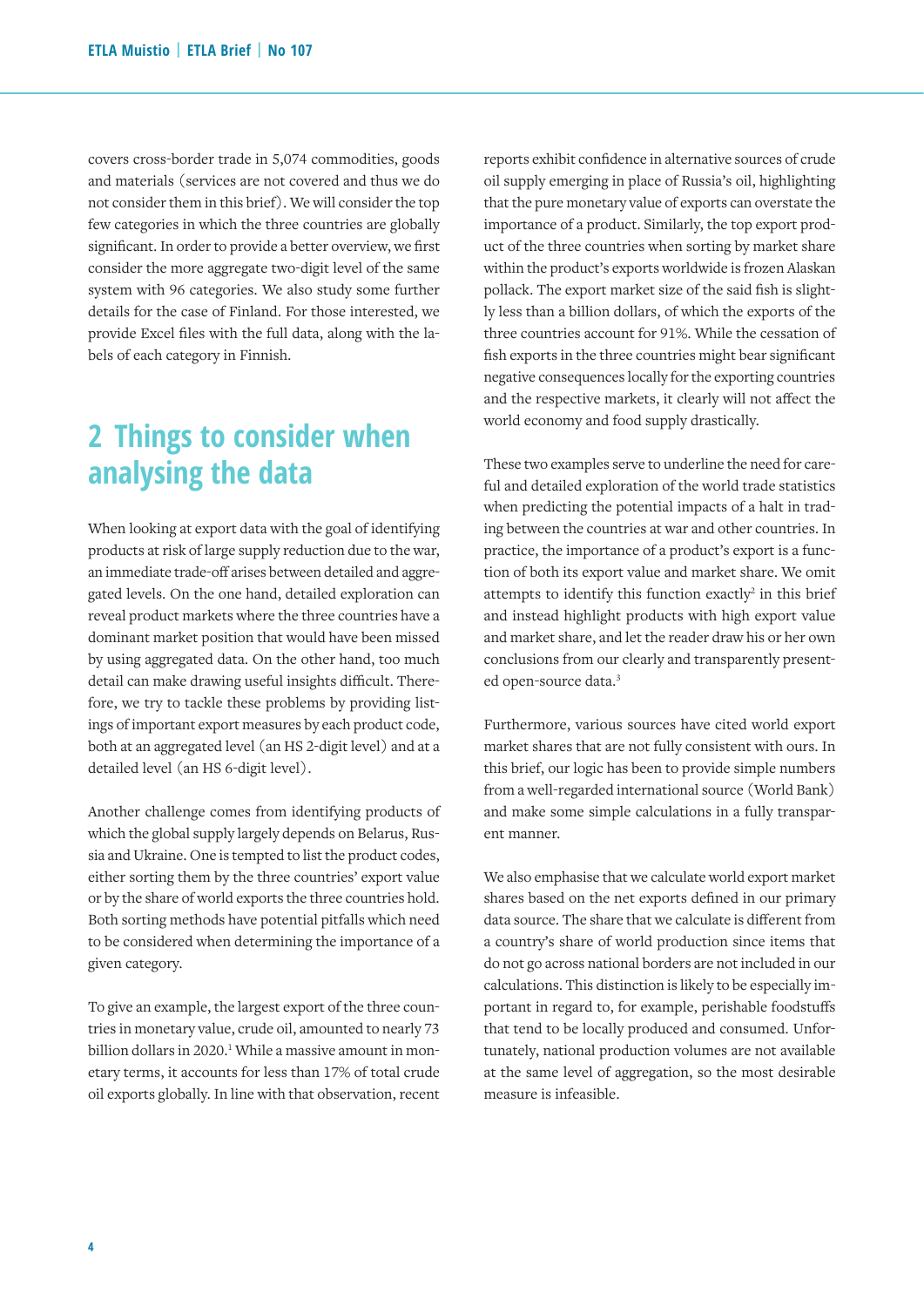# **3 Potential disruption sources of supply chains by product**

Despite fertilizers accounting for a small share of aggregate international trade, their role is vital for human life. In total, the parties (Ukraine, Russia and Belarus) account for 21% of fertilizers' global exports (see Figure 2). Among these three countries, Russia is the most important, but the significance of Belarus is also surprisingly high. Cereals are directly vital products for human life, but also indirectly vital because grain is also used to feed cows, pigs and other animals. Ukraine and Russia export huge amounts of cereals. Together, they account for one-sixth of the world exports of cereals.

Mineral fuels are a product category that has been central in public discussion relating to the war, so we will only comment on it briefly. The three countries account for about 12% of the world's exports of mineral fuels. This is an especially important group of products as they

## Figure 2 The world export market shares of Belarus, Russia and Ukraine in selected broad (HS2) **(on the left) and the commodity's share of total world exports (on the right) commodity categories (on the left) and the commodity's share of total world exports (on the right)**



ed world export market share of Belarus, Russia and Ukraine was over 2%. Class 99, 'Commodities not specified according to kind', is excluded. **Source:** World Integrated Trade Solution, World Bank. **Source:** World Integrated Trade Solution, World Bank. Note: The commodity classes at the two-digit level of the HS (a) with over 10 billion US dollars in world exports in 2020 and (b) in which the combin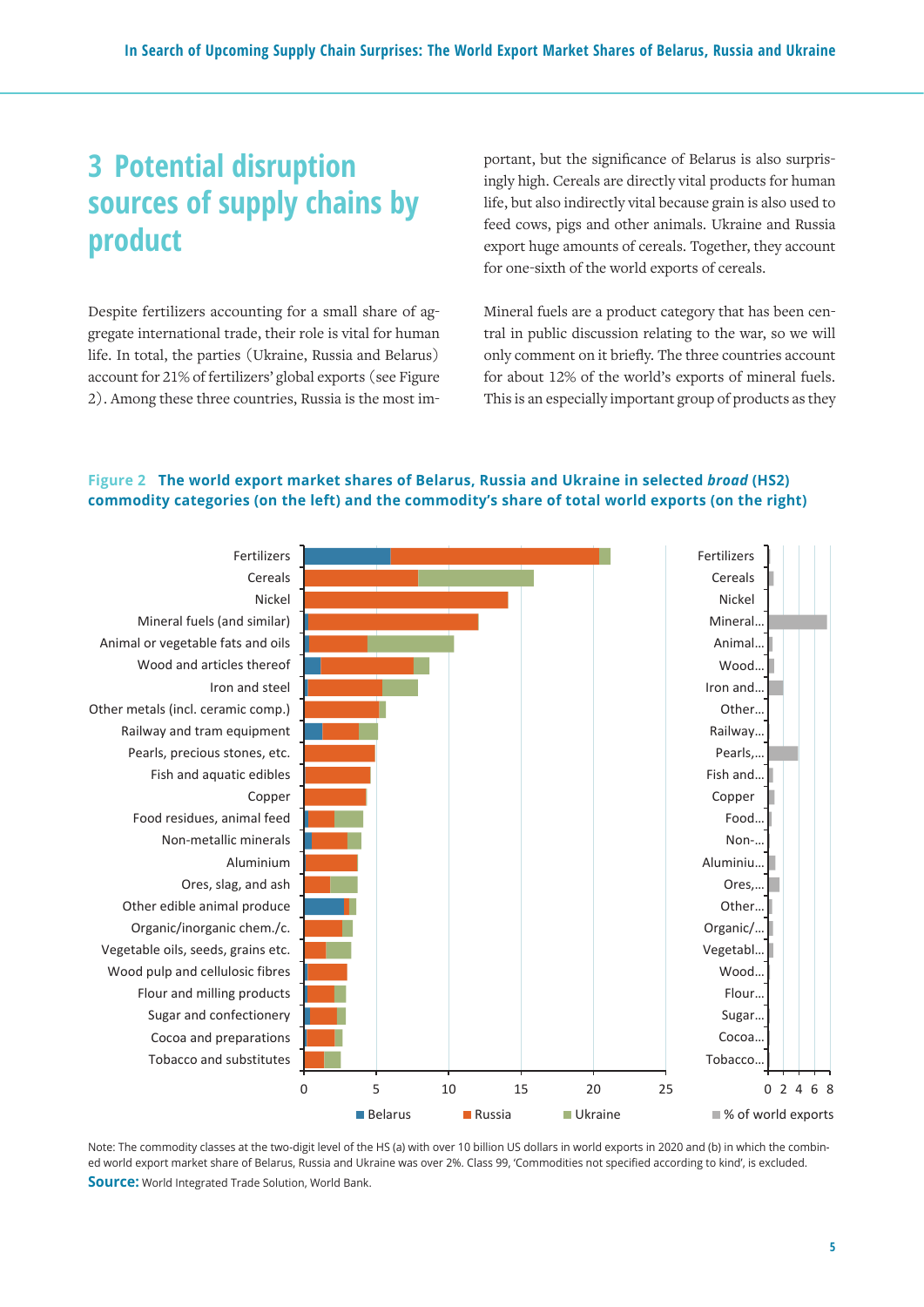amount to almost 8% of the total world exports. Most of these exports in the three countries come from Russia, mainly due to oil and natural gas being Russia's central export items. The importance of mineral fuel supply to the world goes without saying – not only does it have a direct impact on the fuel and heating prices of consumers, but many businesses (in manufacturing and logistics, for example) depend on it. Nonetheless, the consensus among experts and researchers appears to be that the mineral fuel exports of Russia can be replaced by other sources. This might take some time, as is evident from the quick rise of gasoline prices globally, for example.

Our analysis shows that these three countries have surprisingly high market shares in certain product groups. Even though the shares in Figure 2 are high, some dominant market positions can be missed by using these still rather aggregated figures. Thus, the reliance on some important products is potentially unnoticed. Therefore, it is important to consider the role of these three countries on a more detailed product level (see Figure 3).

A more detailed analysis reveals significantly higher market shares than presented before. Ukraine accounts for nearly half of sunflower oil's world exports and Russia's

## Figure 3 The world export market shares of Belarus, Russia and Ukraine in selected narrow (HS6) **(on the left) and the commodity's share of total world exports (on the right) commodity categories (on the left) and the commodity's share of total world exports (on the right)**



bined world export market share of Belarus, Russia and Ukraine was over 20%. Note: The commodity classes at the two-digit level of the HS (a) with over one billion US dollars in world exports in 2020 and (b) in which the com-

**Source:** World Integrated Trade Solution, World Bank. Source: World Integrated Trade Solution, World Bank.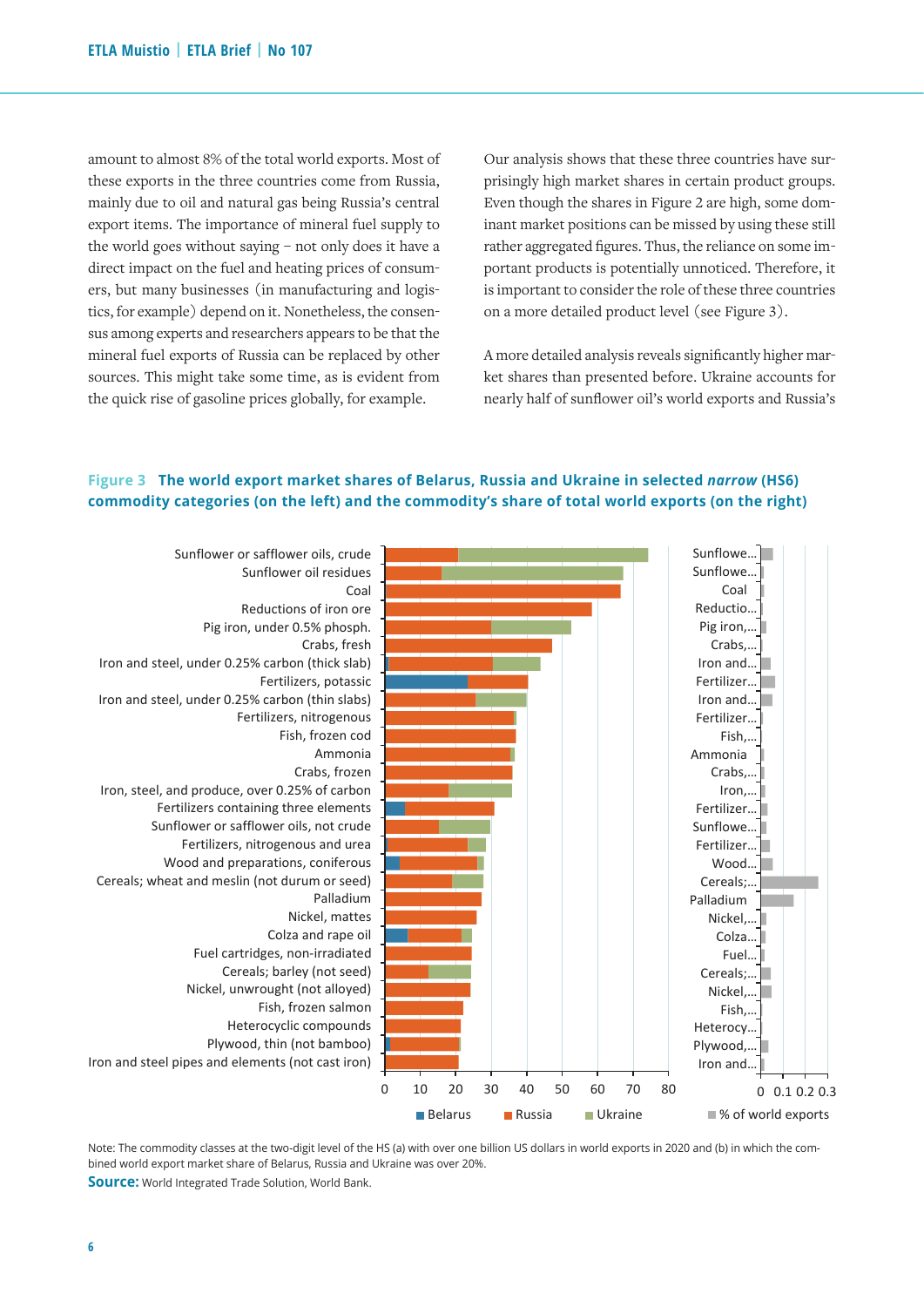share is almost one-fifth. Taken together, the market share of these two countries reaches three-fourths of world exports. Sunflower seed oil is a popular cooking oil in many countries and is also important for the food industry but can be replaced with other vegetable oils, such as colza. However, the detailed consideration reveals that in total, Belarus, Ukraine and Russia are also important producers and exporters of colza and rape oil. Hence, even though it is possible to find substitutes for some raw materials or products, they may also come from these same countries. This should be taken into account when looking at the resilience in different economies.

A fine-grained breakdown also shows that, in addition to fertilizers, Russia plays an important role as an exporter of the raw materials (e.g. potassic, urea and ammonia) needed in fertilizers. The lack of raw materials or other intermediates causes disruptions downstream in value chains. This finding highlights the importance of considering the reliance not only at the aggregate level but also at the detailed level.

An important aspect regarding the disruptions in world trade is their effects on specific industries or countries. For example, the exports of the three countries (main-

## Figure 4 The import market shares of Belarus, Russia and Ukraine to Finland in selected narrow (HS6) **categories (on the left) and the commodity's share of total imports in Finland (on the right) commodity categories (on the left) and the commodity's share of total imports in Finland (on the right)**



and Ukraine to Finland in 2020 and (b) in which the combined market share of Finland's imports was over 30%. Note: The commodity classes at the two-digit level of the harmonised system (a) with over one 10 million US dollars in imports from Belarus, Russia

**Source:** World Integrated Trade Solution, World Bank. Source: World Integrated Trade Solution, World Bank.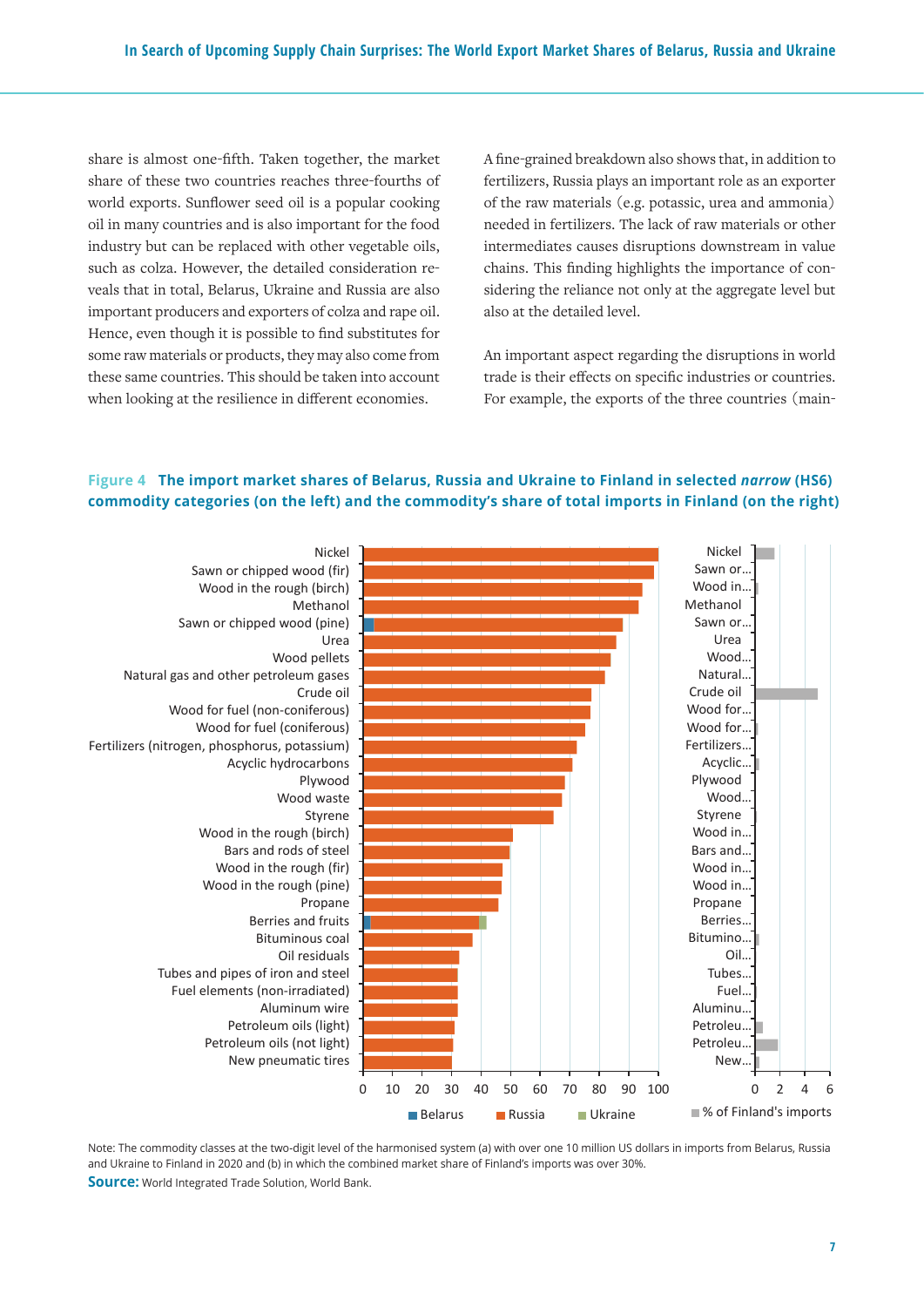ly Russia) amount to a significant share of global fish and crustacean (äyriäiset in Finnish) exports. While seafood per se is neither vital for the global economy nor to an individual's diet, a large drop in its supply can cause negative effects in specific food processing plants and restaurants across the globe (especially those specialising in seafood); in any case, alternative sources of calories, protein and nutrients are needed.

We would like to point out that from the viewpoint of a single economy, the market shares of Ukraine, Russia and Belarus in certain products or materials can be remarkably higher than the analyses suggest. During a crisis, such as the war in Ukraine, there may be a global shortage of some products or materials. If some country has relied entirely on the production of one country, it might be extremely challenging to find alternative sources at a time of a global shortage. This calls for considering how dependent a specific country is on the countries involved in a war. In Figure 4, we provide the example of Finland.4

As can be seen in Figure 4, Russia especially is hugely important for Finland in several key categories. More than 90% of imported nickel, sawn wood and methanol come from Russia. There are also many other imported products and materials, such as crude oil and natural gases, where Russia accounts for a large share of Finnish imports.5 Most categories in Figure 4 are raw materials or other relatively simple and low-value added commodities. Notwithstanding this, they might play an important role in production stages located in Finland. Specific examples of disruptions covered in media in recent times include AdBlue, which is used in diesel fuel and is produced from urea (imports from Russia cover over 85% of urea imports) and new pneumatic tires (Russia has a share of about 30% of imports) that are specifically related to Nokian Tyres' extensive manufacturing in Russia. These supply problems often reach the consumers after a delay or, in some cases, they do not reach them in a directly noticeable way.

It should be noted, however, that our figures do not include domestic supply. For instance, in the Finnish case, a great majority of wood raw material is of domestic origin, and this has not been taken into account in the brief. This is a major caveat and should be tackled in future work.

## **4 Conclusions**

This study focused on the world export market shares of Belarus, Russia and Ukraine by using fine-grained data covering several thousand products and product groups. We aim to provide a tool for gauging where supply chain disruptions might emerge next.

According to our results, in some product groups these three countries (Ukraine, Belarus and Russia) have remarkably high market shares globally, and some of these are vital for human life. In total, the parties (Ukraine, Russia and Belarus) account for 21% of fertilizers' global exports. Russia is a very important exporter of fertilizers, but our results show that the significance of Belarus is also surprisingly high. Cereals are directly vital products for human life but are also indirectly vital because grain is also used as feed for animals. Our analysis revealed that Ukraine and Russia are important exporters of cereals as, together, they account for one-sixth of the world exports of cereals.

In addition to global market shares, it is important to look at the role of these three countries at the country level. Even though a global market share might be low, it might be high from the viewpoint of a specific country. Our analysis focusing on Finland highlights this. Russia has very large market shares of Finnish imports of nickel, methanol, wood and crude oil; Russia is also important in regard to fertilizers and their raw materials (e.g. potassic, urea and ammonia).

As the war disrupts supply chains, the severity of the disruption depends on substitution potential. If companies from other countries are able to supply the necessary intermediates and final products, the impact will be limited. However, the ability of these alternative sources to increase their capacity varies. For instance, the increase of oil supply capacity takes 4–6 months to materialise (Golding, 2019). Another way to solve the disruption challenge concerns the replacement of some material or product by another. Based on a fine-grained analysis, our results show that even though it is possible to find substitutes for some raw materials, they may also come from the same warring countries.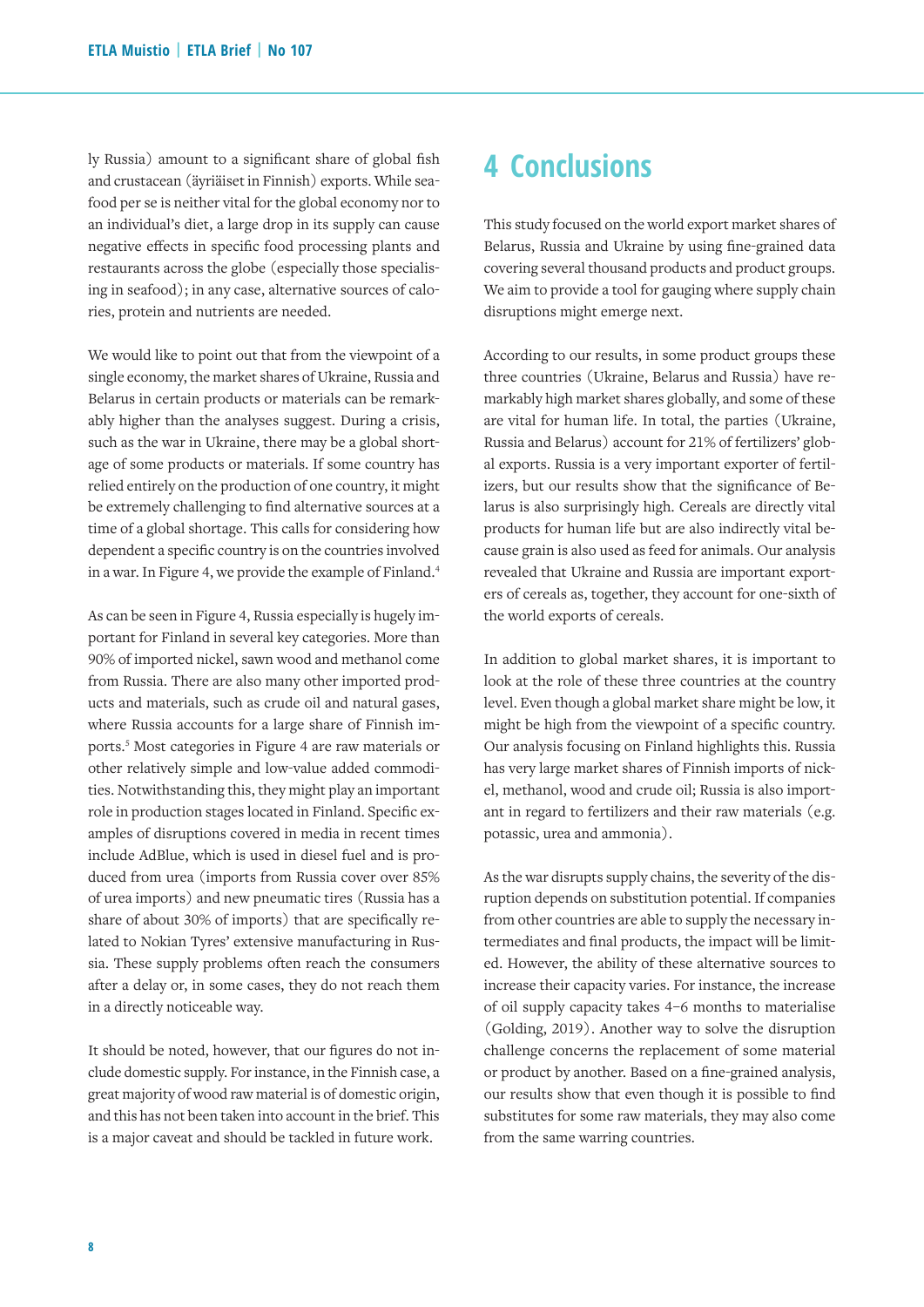Upon writing this (28 March 2022), the war in Ukraine continues full scale. After active warfare ends, societies and their economies start to recover and to re-enter the international stage (sanctions permitting). On one hand, Ukraine's productive capacity will be shattered, but its re-entry will be very much welcomed; for Belarus and Russia, the opposite seems likely for quite some time. Regardless, re-entry will happen after supply chains have been reconfigured, so customers have to be won over again – this time, they will be very aware of risks of international sourcing. At least in economic terms, Russia has inflicted a severe and long-lasting problem on itself by attacking Ukraine.

## **Endnotes**

- **<sup>1</sup>** This amount is almost entirely exported by Russia.
- <sup>2</sup> There are many different measures of export dependency and exposure in the international trade literature. One simple example would be the Herfindahl-Hirschman Index.
- **<sup>3</sup>** To access the raw data used in this brief, create a free account to the World Bank's World Integrated Trade Solution platform.
- **<sup>4</sup>** For a broader analysis of Russia's significance for Finnish companies, see Ali-Yrkkö et al. (2022).
- **<sup>5</sup>** Note that the export data is from 2020. Finland's natural gas imports have become even less concentrated in the last year, with a launch of a new gas pipe between Estonia and Finland.

## **References**

**Ali-Yrkkö, J., Hirvonen, J. & Kangasharju, A.** (2022). Venäjän merkitys suomalaisille yrityksille, Etla Brief No 105.

**Golding, G.** (2019). 'Don't Expect U.S. Shale Producers to Respond Quickly to Geopolitical Supply Disruption'. Available at: https://www.dallasfed.org/research/ economics/2019/1003.

**World Bank** (2014). World Integrated Trade Solution.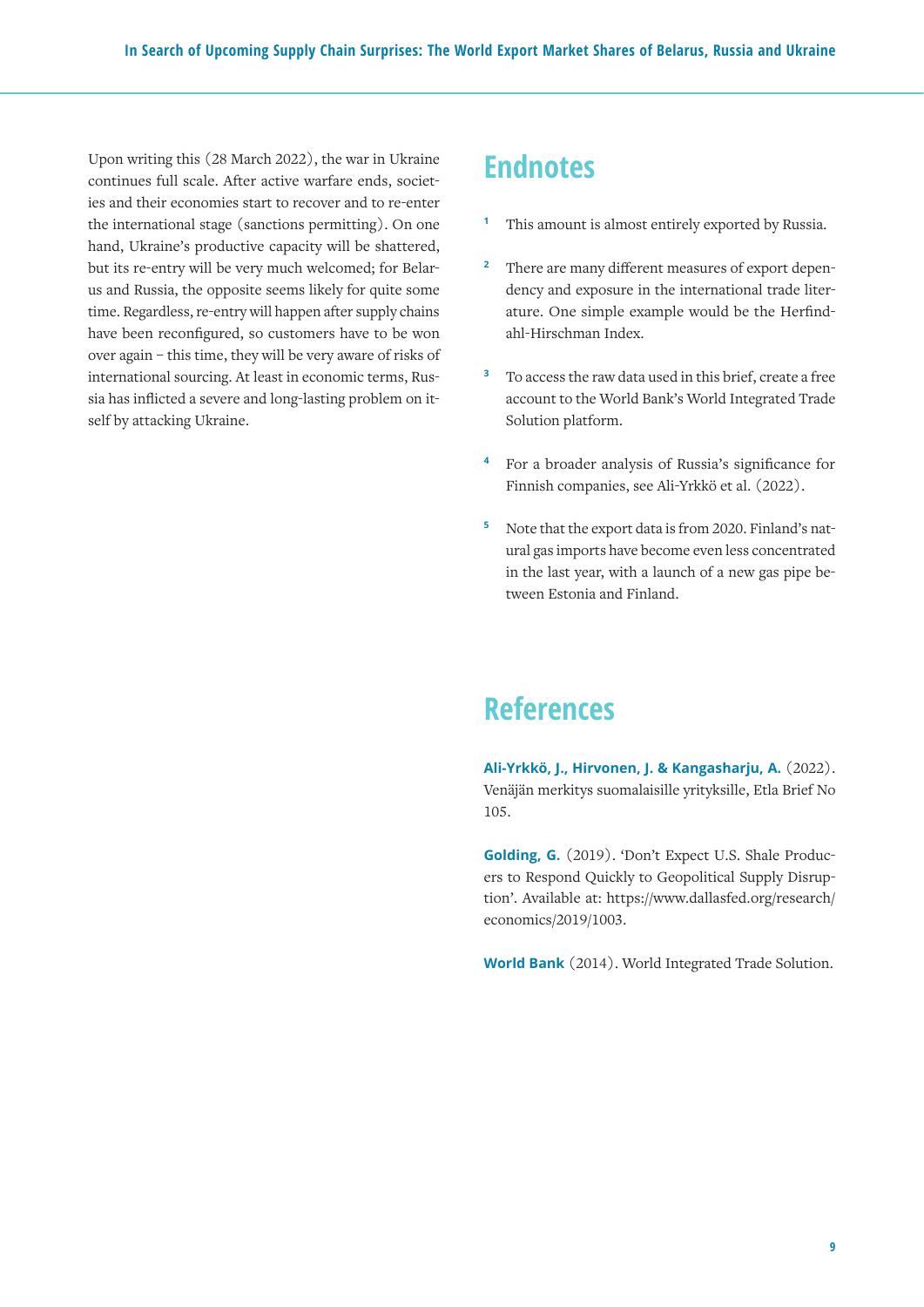# **Appendix**

#### **Table A1 HS Codes (two-digit codes) and descriptions for the products appearing in Figure 2** Table A1

| HS<br>Code | Description<br>(short)                   | <b>Description</b>                                                                                                                                                                                                             | <b>Description (in Finnish)</b>                                                                                                                                                                                                                    |
|------------|------------------------------------------|--------------------------------------------------------------------------------------------------------------------------------------------------------------------------------------------------------------------------------|----------------------------------------------------------------------------------------------------------------------------------------------------------------------------------------------------------------------------------------------------|
| 31         | Fertilizers                              | Fertilizers                                                                                                                                                                                                                    | Lannoitteet                                                                                                                                                                                                                                        |
| 10         | Cereals                                  | Cereals                                                                                                                                                                                                                        | Vilja                                                                                                                                                                                                                                              |
| 75         | Nickel                                   | Nickel and articles thereof                                                                                                                                                                                                    | Nikkeli ja nikkelitavarat                                                                                                                                                                                                                          |
| 27         | Mineral fuels<br>(and similar)           | Mineral fuels, mineral oils and products of their<br>distillation; bituminous substances; mineral waxes                                                                                                                        | Kivennäispolttoaineet, kivennäisöljyt ja niiden<br>tislaustuotteet; bitumiset aineet; kivennäisvahat                                                                                                                                               |
| 15         | Animal or<br>vegetable fats<br>and oils  | Animal or vegetable fats and oils and their cleavage<br>products; prepared animal fats; animal or vegetable<br>waxes                                                                                                           | Eläin-, kasvi- ja mikrobirasvat ja -öljyt sekä niiden<br>pilkkoutumistuotteet; valmistetut ravintorasvat;<br>eläin- ja kasvivahat                                                                                                                  |
| 44         | Wood and<br>articles thereof             | Wood and articles of wood; wood charcoal                                                                                                                                                                                       | Puu ja puusta valmistetut tavarat; puuhiili                                                                                                                                                                                                        |
| 72         | Iron and steel                           | Iron and steel                                                                                                                                                                                                                 | Rauta ja teräs                                                                                                                                                                                                                                     |
| 81         | Other metals<br>(incl. ceramic<br>comp.) | Metals; n.e.c., cermets and articles thereof                                                                                                                                                                                   | Muut epäjalot metallit; kermetit; niistä valmistetut<br>tavarat                                                                                                                                                                                    |
| 86         | Railway and<br>tram equipment            | Railway, tramway locomotives, rolling-stock and parts<br>thereof; railway or tramway track fixtures and fittings<br>and parts thereof; mechanical (including electro-<br>mechanical) traffic signalling equipment of all kinds | Rautatieveturit, raitiomoottorivaunut ja muu liikkuva<br>kalusto sekä niiden osat; rautatie- ja raitiotieradan<br>varusteet ja kiinteät laitteet sekä niiden osat;<br>kaikenlaiset mekaaniset (myös sähkömekaaniset)<br>liikennemerkinantolaitteet |
| 71         | Pearls. Precious<br>stones, etc.         | Natural, cultured pearls; precious, semi-precious stones;<br>precious metals, metals clad with precious metal, and<br>articles thereof; imitation jewellery; coin                                                              | Luonnonhelmet ja viljellyt helmet, jalo- ja<br>puolijalokivet, jalometallit, jalometallilla pleteroidut<br>metallit ja näistä valmistetut tavarat; epäaidot korut;<br>metallirahat                                                                 |
| 3          | Fish and aquatic<br>edibles              | Fish and crustaceans, molluscs and other aquatic<br>invertebrates                                                                                                                                                              | Kalat sekä äyriäiset, nilviäiset ja muut vedessä elävät<br>selkärangattomat                                                                                                                                                                        |
| 74         | Copper                                   | Copper and articles thereof                                                                                                                                                                                                    | Kupari ja kuparitavarat                                                                                                                                                                                                                            |
| 23         | Food residues.<br>animal feed            | Food industries, residues and wastes thereof; prepared<br>animal fodder                                                                                                                                                        | Elintarviketeollisuuden jätetuotteet ja jätteet;<br>valmistettu rehu                                                                                                                                                                               |
| 25         | Non-metallic<br>minerals                 | Salt; sulphur; earths, stone; plastering materials, lime<br>and cement                                                                                                                                                         | Suola; rikki; maa- ja kivilajit; kipsi, kalkki ja sementti                                                                                                                                                                                         |
| 76         | Aluminium                                | Aluminium and articles thereof                                                                                                                                                                                                 | Alumiini ja alumiinitavarat                                                                                                                                                                                                                        |
| 26         | Ores, slag, and<br>ash                   | Ores, slag and ash                                                                                                                                                                                                             | Malmit, kuona ja tuhka                                                                                                                                                                                                                             |
| 4          | Other edible<br>animal produce           | Dairy produce; birds' eggs; natural honey; edible<br>products of animal origin, not elsewhere specified or<br>included                                                                                                         | Maito ja meijerituotteet; linnunmunat;<br>luonnonhunaja; muualle kuulumattomat<br>eläinperäiset syötävät tuotteet                                                                                                                                  |
| 28         | Organic/<br>inorganic<br>compounds       | Inorganic chemicals; organic and inorganic compounds<br>of precious metals; of rare earth metals, of radio-active<br>elements and of isotopes                                                                                  | Kemialliset alkuaineet ja epäorgaaniset yhdisteet;<br>jalometallien, harvinaisten maametallien,<br>radioaktiivisten alkuaineiden ja isotooppien<br>orgaaniset ja epäorgaaniset yhdisteet                                                           |
| 12         | Vegetable oils,<br>seeds, grains<br>etc. | Oil seeds and oleaginous fruits; miscellaneous grains,<br>seeds and fruit, industrial or medicinal plants; straw and<br>fodder                                                                                                 | Öljysiemenet ja -hedelmät; erinäiset siemenet ja<br>hedelmät; teollisuus- ja lääkekasvit; oljet ja kasvirehu                                                                                                                                       |
| 47         | Wood pulp and<br>cellulosic fibres       | Pulp of wood or other fibrous cellulosic material;<br>recovered (waste and scrap) paper or paperboard                                                                                                                          | Puusta tai muusta kuituisesta selluloosa-aineesta<br>valmistettu massa; keräyspaperi, -kartonki ja -pahvi (-<br>jäte)                                                                                                                              |
| 11         | Flour and milling<br>products            | Products of the milling industry; malt, starches, inulin,<br>wheat gluten                                                                                                                                                      | Myllyteollisuustuotteet; maltaat; tärkkelys; inuliini;<br>vehnägluteeni                                                                                                                                                                            |
| 17         | Sugar and<br>confectionery               | Sugars and sugar confectionery                                                                                                                                                                                                 | Sokeri ja sokerivalmisteet                                                                                                                                                                                                                         |
| 18         | Cocoa and<br>preparations                | Cocoa and cocoa preparations                                                                                                                                                                                                   | Kaakao ja kaakaovalmisteet                                                                                                                                                                                                                         |
| 24         | Tobacco and<br>substitutes               | Tobacco and manufactured tobacco substitutes                                                                                                                                                                                   | Tupakka ja valmistetut tupakankorvikkeet; tuotteet,<br>myös nikotiinia sisältävät, jotka on tarkoitus<br>hengittää sisään ilman polttamista; muut nikotiinia<br>sisältävät tuotteet, jotka on tarkoitettu ihmisten<br>nikotiininsaantiin           |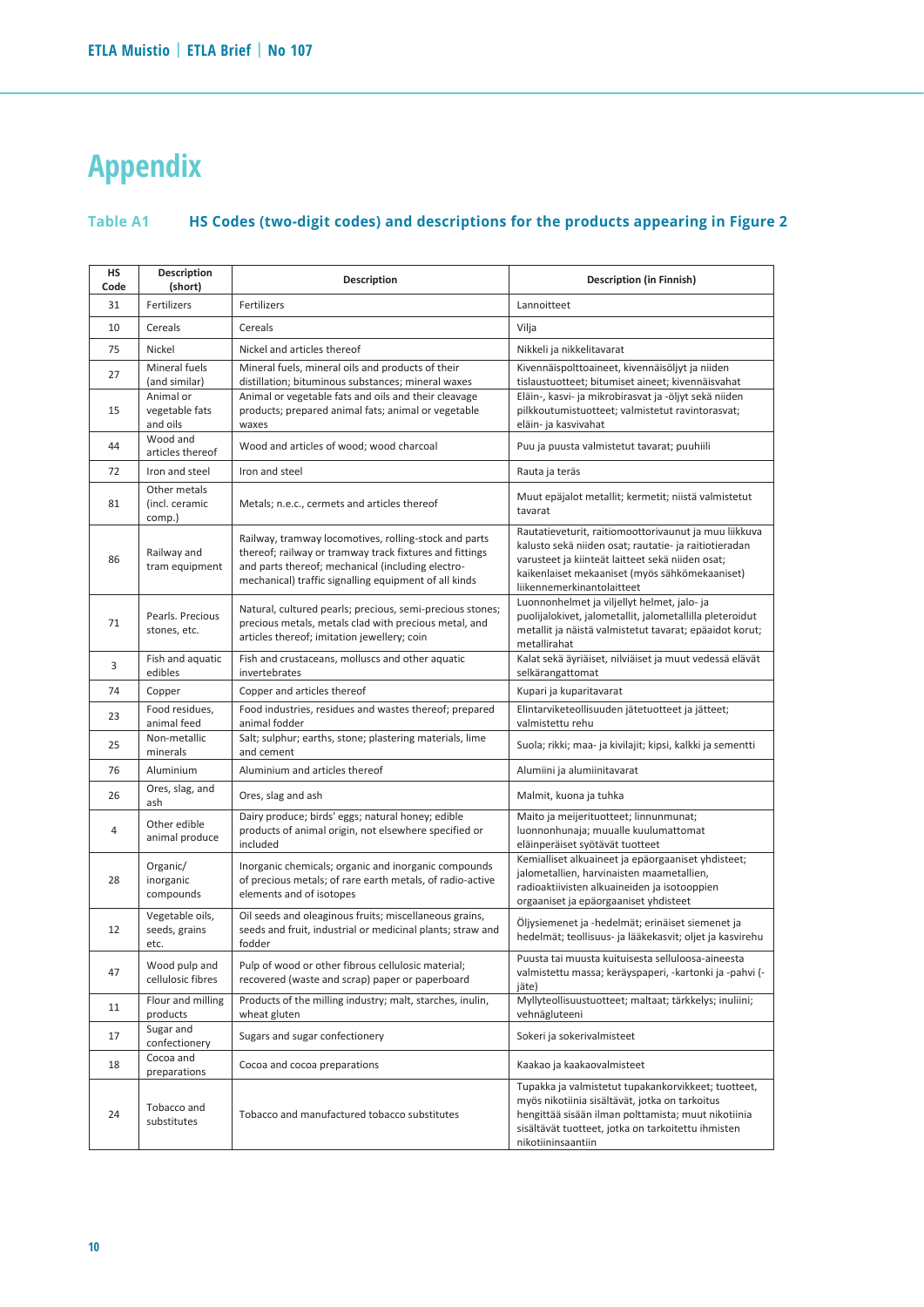## **Table A2 HS Codes (six-digit codes) and descriptions for the products appearing in Figure 3**

| <b>HS Code</b> | <b>Description</b><br>(short)                            | Description                                                                                                                                                                                                              | Description (in Finnish)                                                                                                                                                                                                                                         |
|----------------|----------------------------------------------------------|--------------------------------------------------------------------------------------------------------------------------------------------------------------------------------------------------------------------------|------------------------------------------------------------------------------------------------------------------------------------------------------------------------------------------------------------------------------------------------------------------|
| 151211         | Sunflower or<br>safflower oils,<br>crude                 | Vegetable oils; sunflower seed or safflower oil<br>and their fractions, crude, not chemically<br>modified                                                                                                                | Raaka auringonkukkaöljy ja safloriöljy                                                                                                                                                                                                                           |
| 230630         | Sunflower oil<br>residues                                | Oil-cake and other solid residues; whether or<br>not ground or in the form of pellets, resulting<br>from the extraction of sunflower seed oils                                                                           | Öljykakut ja muut kasvirasvojen tai -öljyjen erottamisessa<br>syntyneet kiinteät jätetuotteet, auringonkukansiemenistä<br>saadut, myös jauhetut tai pelleteiksi valmistetut                                                                                      |
| 270111         | Coal                                                     | Coal; anthracite, whether or not pulverised,<br>but not agglomerated                                                                                                                                                     | Antrasiitti, myös jauhettu, (paitsi yhteenpuristettu)                                                                                                                                                                                                            |
| 720310         | Reductions of<br>iron ore                                | Ferrous products; obtained by direct<br>reduction of iron ore, in lumps, pellets or<br>similar forms                                                                                                                     | Rautamalmista suoraan pelkistämällä saadut rautapohjaiset<br>tuotteet, säännöttöminä kappaleina, pelletteinä tai niiden<br>kaltaisessa muodossa                                                                                                                  |
| 720110         | Pig iron, under<br>0.5% phosph.                          | Iron; non-alloy pig iron containing by weight<br>0.5% or less of phosphorus, in pigs, blocks or<br>other primary forms                                                                                                   | Seostamaton harkkorauta, harkkoina, möhkäleinä tai muussa<br>alkumuodossa, jossa on <= 0,5 painoprosenttia fosforia                                                                                                                                              |
| 30633          | Crustaceans,<br>fresh                                    | Crustaceans; live, fresh or chilled, crabs,<br>whether in shell or not                                                                                                                                                   | Taskuravut, kuorineen tai ilman kuorta, elävät, tuoreet tai<br>jäähdytetyt                                                                                                                                                                                       |
| 720711         | Iron and steel,<br>under 0.25%<br>carbon (thick<br>slab) | Iron or non-alloy steel; semi-finished products<br>of iron or non-alloy steel; containing by<br>weight less than 0.25% of carbon, of<br>rectangular (including square) cross-section,<br>width less than twice thickness | Välituotteet, rautaa tai seostamatonta terästä, joissa on <<br>0,25 painoprosenttia hiiltä, poikkileikkaukseltaan<br>suorakaiteen tai neliön muotoiset, leveys < kaksi kertaa<br>paksuus                                                                         |
| 310420         | Fertilizers,<br>potassic                                 | Fertilizers, mineral or chemical; potassic,<br>potassium chloride                                                                                                                                                        | Kaliumkloridi, lannoitteeksi (paitsi tabletteina tai niiden<br>kaltaisessa muodossa, tai pakkauksissa, joiden bruttopaino<br>on $\leq$ 10 kg)                                                                                                                    |
| 720712         | Iron and steel,<br>under 0.25%<br>carbon (thin<br>slabs) | Iron or non-alloy steel; semi-finished products<br>of iron or non-alloy steel; containing by<br>weight less than 0.25% of carbon, of<br>rectangular (other than square) cross-section                                    | Välituotteet, rautaa tai seostamatonta terästä, joissa on <<br>0,25 painoprosenttia hiiltä, poikkileikkaukseltaan<br>suorakaiteen mutta ei neliön muotoiset, leveys >= kaksi<br>kertaa paksuus                                                                   |
| 310230         | Fertilizers,<br>nitrogenous                              | Fertilizers, mineral or chemical; nitrogenous,<br>ammonium nitrate, whether or not in<br>aqueous solution                                                                                                                | Ammoniumnitraatti, myös vesiliuoksena (paitsi tabletteina tai<br>niiden kaltaisessa muodossa, tai pakkauksissa, joiden<br>bruttopaino on $\leq$ 10 kg)                                                                                                           |
| 30363          | Fish, frozen cod                                         | Fish; frozen, cod (Gadus morhua, Gadus ogac,<br>Gadus macrocephalus), excluding fillets, fish<br>meat of 0304, and edible fish offal of<br>subheadings 0303.91 to 0303.99                                                | Jäädytetyt turskat "gadus morhua, gadus ogac, gadus<br>macrocephalus"                                                                                                                                                                                            |
| 281410         | Ammonia                                                  | Ammonia; anhydrous                                                                                                                                                                                                       | Ammoniakki, vedetön                                                                                                                                                                                                                                              |
| 30614          | Crustaceans,<br>frozen                                   | Crustaceans; frozen, crabs, in shell or not,<br>smoked, cooked or not before or during<br>smoking; in shell, cooked by steaming or by<br>boiling in water                                                                | Jäädytetyt taskuravut, myös savustetut, kuorineen tai ilman<br>kuorta, myös höyrytetyt tai keitetyt                                                                                                                                                              |
| 720720         | Iron, steel, and<br>produce, over<br>0.25% of carbon     | Iron or non-alloy steel; semi-finished products<br>of iron or non-alloy steel, containing by<br>weight 0.25% or more of carbon                                                                                           | Välituotteet, rautaa tai seostamatonta terästä, joissa on >=<br>0,25 painoprosenttia hiiltä                                                                                                                                                                      |
| 310520         | Fertilizers<br>containing three<br>elements              | Fertilizers, mineral or chemical; containing the<br>three fertilizing elements nitrogen,<br>phosphorus and potassium                                                                                                     | Lannoitteet, kivennäiset tai kemialliset, joissa on kolmea<br>lannoittavaa ainetta: typpeä, fosforia ja kaliumia (paitsi<br>tabletteina tai niiden kaltaisessa muodossa, tai pakkauksissa,<br>joiden bruttopaino on <= 10 kg)                                    |
| 151219         | Sunflower or<br>safflower oils,<br>not crude             | Vegetable oils; sunflower seed or safflower oil<br>and their fractions, other than crude, whether<br>or not refined, but not chemically modified                                                                         | Auringonkukkaöljy ja safloriöljy ja niiden jakeet, myös<br>puhdistetut, mutta kemiallisesti muuntamattomat (paitsi<br>raaka)                                                                                                                                     |
| 310210         | Fertilizers,<br>nitrogenous and<br>urea                  | Fertilizers, mineral or chemical; nitrogenous,<br>urea, whether or not in aqueous solution                                                                                                                               | Virtsa-aine "urea", myös vesiliuoksena (paitsi tabletteina tai<br>niiden kaltaisessa muodossa, tai pakkauksissa, joiden<br>bruttopaino on <= 10 kg)                                                                                                              |
| 440711         | Wood and<br>preparations,<br>coniferous                  | Wood; coniferous species, of pine (Pinus<br>spp.), sawn or chipped lengthwise, sliced or<br>peeled, whether or not planed, sanded or<br>finger-jointed, of a thickness exceeding 6mm                                     | Mänty "pinus spp.", sahattu tai veistetty "chipped"<br>pituussuunnassa, tasoleikattu tai viiluksi sorvattu, myös<br>höylätty, hiottu tai päistään jatkettu, paksuus > 6 mm (paitsi<br>spf-puuta (kuusta (picea spp. ja abies spp.) ja mäntyä<br>$(pinus spp.)$ ) |
| 100199         | Cereals; wheat<br>and meslin (not<br>durum or seed)      | Cereals; wheat and meslin, other than durum<br>wheat, other than seed                                                                                                                                                    | Vehnä sekä vehnän ja rukiin sekavilja (paitsi siemenvilja ja<br>durumvehnä)                                                                                                                                                                                      |
| 711021         | Palladium                                                | Metals; palladium, unwrought or in powder<br>form                                                                                                                                                                        | Palladium, muokkaamaton ja jauhe                                                                                                                                                                                                                                 |
| 750110         | Nickel, mattes                                           | Nickel; nickel mattes                                                                                                                                                                                                    | Nikkelikivi                                                                                                                                                                                                                                                      |
| 151411         | Colza and rape<br>oil                                    | Vegetable oils; low erucic acid rape or colza oil<br>and its fractions, crude                                                                                                                                            | Niukasti erukahappoa sisältävä rapsi- ja rypsiöljy "rasvaöljy,<br>jonka erukahappopitoisuus on < 2 painoprosenttia", raaka                                                                                                                                       |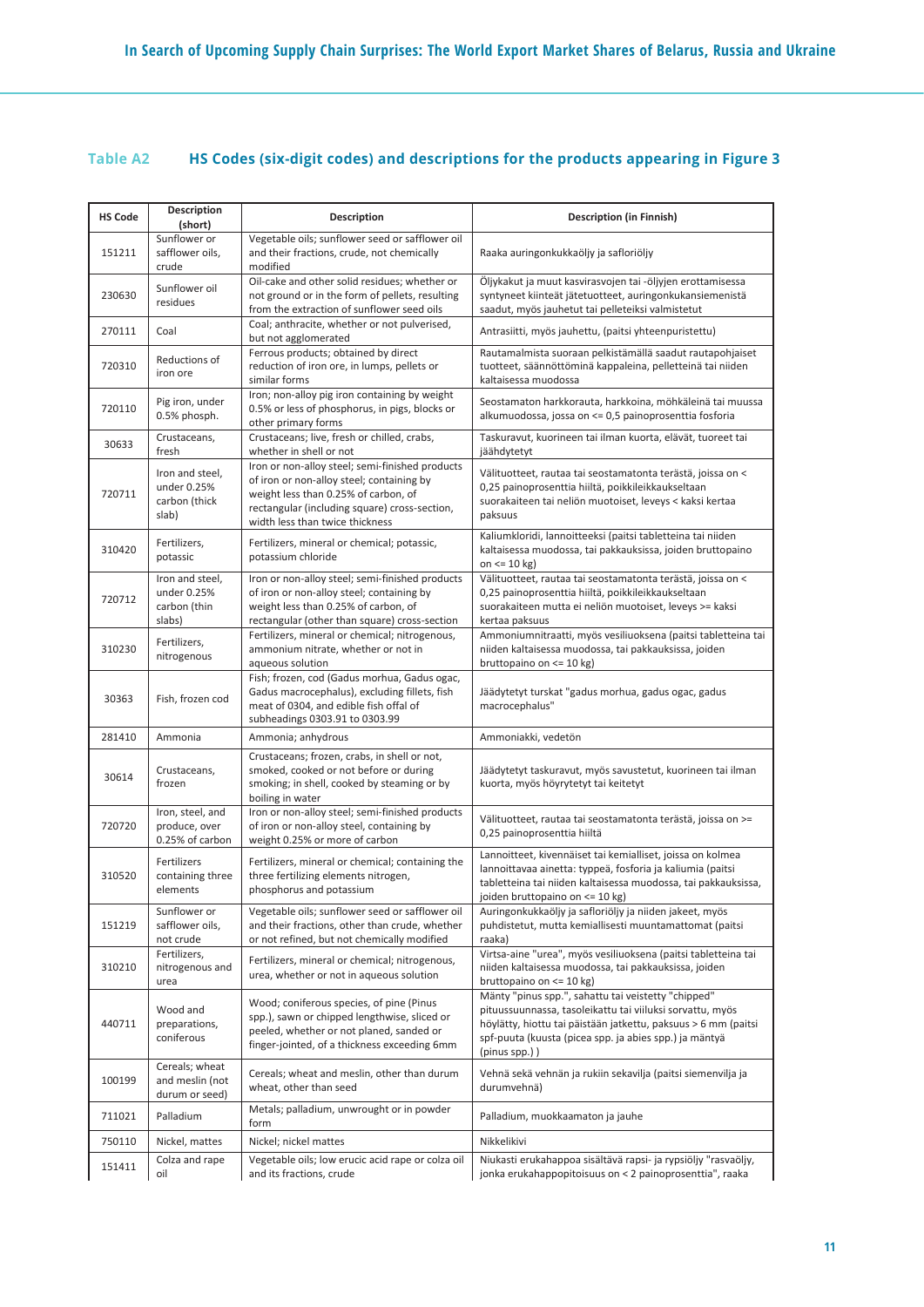| 840130 | Fuel cartridges,<br>non-irradiated                         | Fuel elements (cartridges); non-irradiated                                                                                                                                                                                                                                    | Ydinreaktorien säteilyttämättömät polttoaine-elementit,<br>kannattimin varustetut (euratom)                                                                                                                                                                                                                                                                                                                                                                                                                                                                        |
|--------|------------------------------------------------------------|-------------------------------------------------------------------------------------------------------------------------------------------------------------------------------------------------------------------------------------------------------------------------------|--------------------------------------------------------------------------------------------------------------------------------------------------------------------------------------------------------------------------------------------------------------------------------------------------------------------------------------------------------------------------------------------------------------------------------------------------------------------------------------------------------------------------------------------------------------------|
| 100390 | Cereals; barley<br>(not seed)                              | Cereals; barley, other than seed                                                                                                                                                                                                                                              | Ohra (paitsi siemenvilja)                                                                                                                                                                                                                                                                                                                                                                                                                                                                                                                                          |
| 750210 | Nickel,<br>unwrought (not<br>alloyed)                      | Nickel; unwrought, not alloyed                                                                                                                                                                                                                                                | Seostamaton nikkeli, muokkaamaton                                                                                                                                                                                                                                                                                                                                                                                                                                                                                                                                  |
| 30312  | Fish, frozen<br>salmon                                     | Fish; frozen, Pacific salmon (Oncorhynchus<br>gorbuscha/keta/tschawytscha/<br>kisutch/masou/rhodurus) other than sockeye<br>salmon (Oncorhynchus nerka), excluding<br>fillets, fish meat of 0304, and edible fish offal<br>of subheadings 0303.91 to 0303.99                  | Jäädytetyt tyynenmerenlohet (paitsi punalohi)                                                                                                                                                                                                                                                                                                                                                                                                                                                                                                                      |
| 293371 | Heterocyclic<br>compounds                                  | Heterocyclic compounds; lactams; 6-<br>hexanelactam (epsilon-caprolactam)                                                                                                                                                                                                     | 6-heksaanilaktaami "epsilon-kaprolaktaami"                                                                                                                                                                                                                                                                                                                                                                                                                                                                                                                         |
| 441233 | Plywood, thin<br>(not bamboo)                              | Plywood; with sheets of wood only; not<br>bamboo; each ply 6mm or less, with at least<br>one outer ply of alder, ash, beech, birch,<br>cherry, chestnut, elm, eucalyptus, hickory,<br>horse chestnut, lime, maple, oak, plane,<br>poplar, aspen, robinia, tulipwood or walnut | Ristiinliimattu vaneri, yksinomaan <= 6 mm paksuisista<br>puuviiluista koostuva, jossa ainakin yksi pintaviiluista on<br>lehtipuuta: leppää, saarnia, pyökkiä, koivua, kirsikkapuuta,<br>kastanjaa, jalavaa, eukalyptuspuuta, hikkoria,<br>hevoskastanjaa, limettiä, vaahteraa, tammea, plataania,<br>poppelia, haapaa, valeakaasiaa, tulppaanipuuta tai<br>saksanpähkinäpuuta (paitsi. bambua, joissa pintaviilu on<br>trooppista puulajia ja tiivistettyä puuta olevat levyt,<br>solulevyt, upotekoristeinen puu ja huonekalujen osiksi<br>tunnistettavat levyt) |
| 730511 | Iron and steel<br>pipes and<br>elements (not<br>cast iron) | Iron or steel (excluding cast iron); line pipe of<br>a kind used for oil or gas pipelines (not<br>seamless), longitudinally submerged arc<br>welded, having circular cross-sections,<br>external diameter exceeds 406.4mm                                                     | Putket, jollaisia käytetään öljy- tai kaasuputkijohdoissa,<br>poikkileikkaukseltaan ympyrän muotoiset, ulkoläpimitta ><br>406,4 mm, rautaa tai terästä, jauhekaarihitsauksella<br>pituussaumahitsatut                                                                                                                                                                                                                                                                                                                                                              |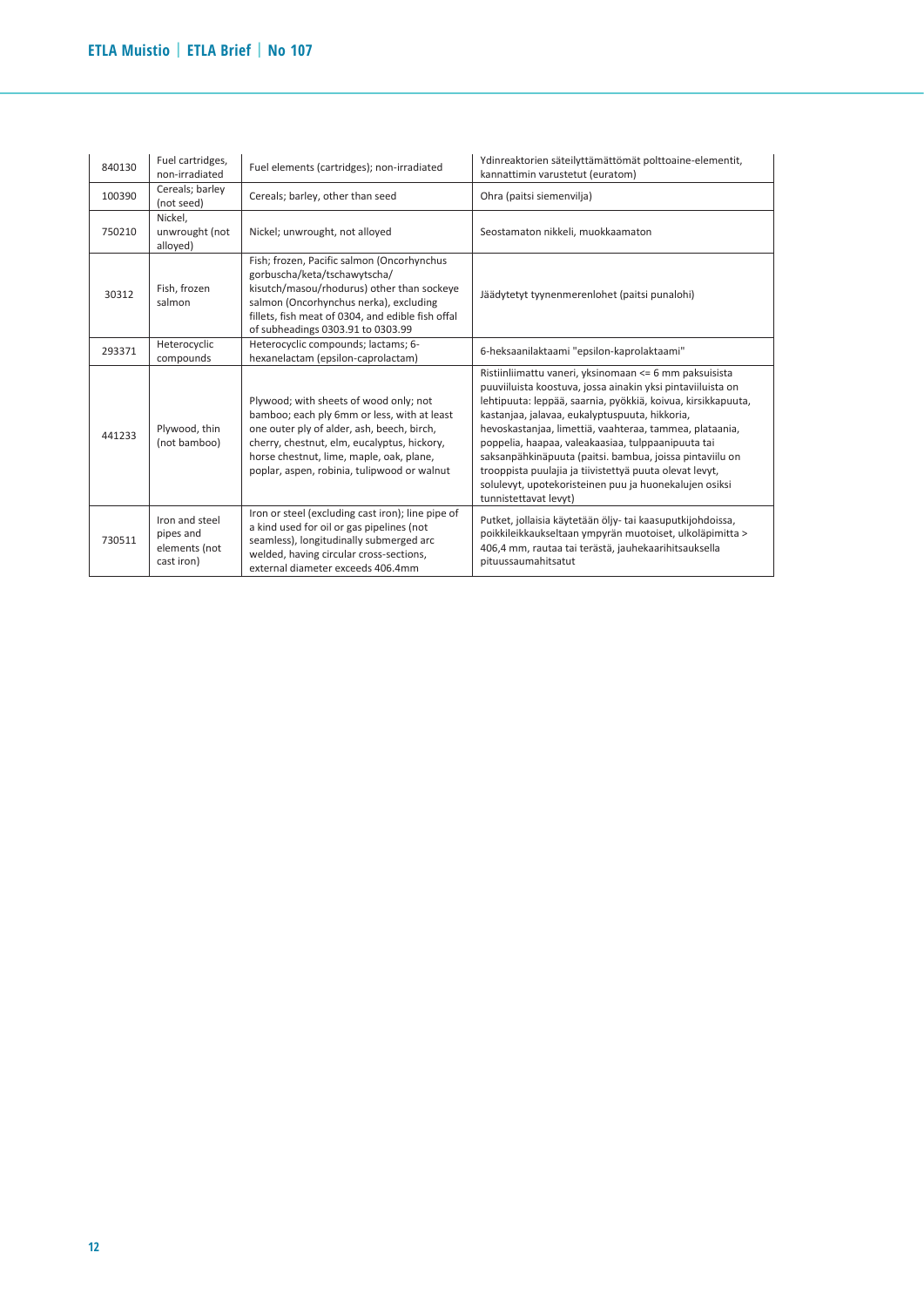## **Table A3 HS Codes (6-digit) and descriptions for products appearing in Figure 4**

| <b>HS Code</b> | <b>Description</b><br>(short)            | <b>Description</b>                                                                                                                                                                                                                                             | <b>Description (in Finnish)</b>                                                                                                                                                                                                                                                                                                                                                                                                                               |
|----------------|------------------------------------------|----------------------------------------------------------------------------------------------------------------------------------------------------------------------------------------------------------------------------------------------------------------|---------------------------------------------------------------------------------------------------------------------------------------------------------------------------------------------------------------------------------------------------------------------------------------------------------------------------------------------------------------------------------------------------------------------------------------------------------------|
| 401110         | New<br>pneumatic<br>tires                | Rubber; new pneumatic tyres, of a kind used on<br>motor cars (including station wagons and racing<br>cars)                                                                                                                                                     | Uudet pneumaattiset ulkorenkaat, kumia, henkilöautoissa<br>käytettävät, ml. farmariautoissa ja kilpa-autoissa käytettävät                                                                                                                                                                                                                                                                                                                                     |
| 271019         | Petroleum<br>oils (not<br>light)         | Petroleum oils and oils from bituminous<br>minerals, not containing biodiesel, not crude,<br>not waste oils; preparations n.e.c, containing by<br>weight 70% or more of petroleum oils or oils<br>from bituminous minerals; not light oils and<br>preparations | Keskiraskaat öljyt, maaöljystä tai bitumisista kivennäisistä<br>saadut, muualle kuulumattomat (paitsi biodieseliä sisältävät)                                                                                                                                                                                                                                                                                                                                 |
| 271012         | Petroleum<br>oils (light)                | Petroleum oils and oils from bituminous<br>minerals, not containing biodiesel, not crude,<br>not waste oils; preparations n.e.c, containing by<br>weight 70% or more of petroleum oils or oils<br>from bituminous minerals; light oils and<br>preparations     | Kevyet öljyt ja valmisteet, maaöljystä tai bitumisista<br>kivennäisistä saadut, joista > = 90 tilavuusprosenttia "hävikki<br>mukaan lukien" tislautuu 210°c:n lämpötilassa "astm d 86-<br>menetelmä" (paitsi biodieseliä sisältävät)                                                                                                                                                                                                                          |
| 760511         | Aluminum<br>wire                         | Aluminium; (not alloyed), wire, maximum cross-<br>sectional dimension exceeds 7mm                                                                                                                                                                              | Lanka, seostamatonta alumiinia, poikkileikkauksen suurin<br>läpimitta > 7 mm (paitsi nimikkeen 7614 kerrattu lanka,<br>kaapeli, palmikoitu nauha ja muut niiden kaltaiset tavarat ja<br>eristetty sähkölanka)                                                                                                                                                                                                                                                 |
| 840130         | Fuel<br>elements<br>(non-<br>irradiated) | Fuel elements (cartridges); non-irradiated                                                                                                                                                                                                                     | Ydinreaktorien säteilyttämättömät polttoaine-elementit,<br>kannattimin varustetut (euratom)                                                                                                                                                                                                                                                                                                                                                                   |
| 730661         | Tubes and<br>pipes of iron<br>and steel  | Iron or steel (excluding cast iron); tubes, pipes<br>and hollow profiles (not seamless), welded, of<br>square or rectangular cross-section, n.e.c. in<br>chapter 73                                                                                            | Putket ja profiiliputket, hitsatut, poikkileikkaukseltaan neliön<br>tai suorakaiteen muotoiset, rautaa tai terästä                                                                                                                                                                                                                                                                                                                                            |
| 230641         | Oil residuals                            | Oil-cake and other solid residues; whether or<br>not ground or in the form of pellets, resulting<br>from the extraction of low erucic acid rape or<br>colza seed oils                                                                                          | Öljykakut ja muut kasvirasvojen tai -öljyjen erottamisessa<br>syntyneet kiinteät jätetuotteet, myös jauhetut tai pelleteiksi<br>valmistetut, niukasti erukahappoa sisältävistä rapsin- tai<br>rypsinsiemenistä saadut                                                                                                                                                                                                                                         |
| 270112         | <b>Bituminous</b><br>coal                | Coal; bituminous, whether or not pulverised,<br>but not agglomerated                                                                                                                                                                                           | Bituminen kivihiili, myös jauhettu (paitsi yhteenpuristettu)                                                                                                                                                                                                                                                                                                                                                                                                  |
| 81190          | Fruits and<br>berries                    | Fruit, edible; fruit and nuts n.e.c. in heading no.<br>0811, uncooked or cooked, frozen whether or<br>not containing added sugar or other<br>sweetening matter                                                                                                 | Jäädytetyt hedelmät ja marjat, keittämättömät tai vedessä tai<br>höyryssä keitetyt, myös lisättyä sokeria tai muuta<br>makeutusainetta sisältävät (paitsi mansikat, vadelmat,<br>karhunvatukat, mulperinmarjat, loganinmarjat, musta-, valko,-<br>ja punaherukat sekä karviaismarjat                                                                                                                                                                          |
| 271112         | Propane                                  | Petroleum gases and other gaseous<br>hydrocarbons; liquefied, propane                                                                                                                                                                                          | Propaani, nesteytetty                                                                                                                                                                                                                                                                                                                                                                                                                                         |
| 440321         | Wood in the<br>rough (pine)              | Wood; coniferous species, of pine (Pinus spp.),<br>in the rough, whether or not stripped of bark or<br>sapwood, or roughly squared, untreated, of<br>which any cross-sectional dimension is 15 cm or<br>more                                                   | Raakapuu, mäntyä "pinus spp.", jonka poikkileikkauksen<br>vähimmäisläpimitta on vähintään 15 cm, myös jos siitä on<br>poistettu kuori tai pintapuu tai karkeasti syrjätty puu (paitsi<br>rata- tai raitiopölkyiksi muotoiltu puu; lankuiksi, parruksi jne.<br>sahattu puu; maalilla, petsillä, kreosootilla tai muilla suoja-<br>aineilla käsitelty puu)                                                                                                      |
| 440323         | Wood in the<br>rough (fir)               | Wood; coniferous species, of fir (Abies spp.)<br>and spruce (Picea spp.), in the rough, whether<br>or not stripped of bark or sapwood, or roughly<br>squared, untreated, of which any cross-<br>sectional dimension is 15 cm or more                           | Raakapuu, kuusta "abies spp." ja "picea spp.", jonka<br>poikkileikkauksen vähimmäisläpimitta on vähintään 15 cm,<br>myös jos siitä on poistettu kuori tai pintapuu tai karkeasti<br>syrjätty puu (paitsi rata- tai raitiopölkyiksi muotoiltu puu;<br>lankuiksi, parruksi jne. sahattu puu; maalilla, petsillä,<br>kreosootilla tai muilla suoja-aineilla käsitelty puu)                                                                                       |
| 722830         | Bars and<br>rods of steel                | Steel, alloy; bars and rods, hot-rolled, hot-<br>drawn or extruded                                                                                                                                                                                             | Tangot, seosterästä muuta kuin ruostumatonta terästä,<br>ainoastaan kuumavalssatut, kuumavedetyt tai<br>kuumapursotetut (paitsi pikateräksestä tai piiseosteisesta<br>sähköteknisestä teräksestä valmistetut tuotteet sekä<br>välituotteet, levyvalmisteet ja kuumavalssatut tangot,<br>säännöttömästi kiepitetyt)                                                                                                                                            |
| 440396         | Wood in the<br>rough (birch)             | Wood; of birch (Betula spp.), in the rough,<br>whether or not stripped of bark or sapwood, or<br>roughly squared, untreated, of which any cross-<br>sectional dimension is less than 15 cm                                                                     | Raakapuu, koivua "betula spp.", jonka poikkileikkaus on kaikilta<br>kohdin alle 15 cm, myös jos siitä on poistettu kuori tai<br>pintapuu, tai karkeasti syrjätty puu (paitsi karkeasti muotoiltu<br>puu kävelykeppien sateenvarjojen, työkalujen varsien tai niiden<br>kaltaisten valmistukseen; rata- ja raitiotiepölkyiksi muotoiltu<br>puu; lankuiksi, parruksi jne. sahattu puu; maalilla, petsillä,<br>kreosootilla tai muilla suoja-aineilla käsitelty) |
| 290250         | Styrene                                  | Cyclic hydrocarbons; styrene                                                                                                                                                                                                                                   | Styreeni                                                                                                                                                                                                                                                                                                                                                                                                                                                      |
| 440140         | Wood waste                               | Wood; for fuel, sawdust and wood waste and<br>scrap, not agglomerated                                                                                                                                                                                          | Ei saatavilla, kuvaus englanniksi: Wood; for fuel, sawdust and<br>wood waste and scrap, not agglomerated                                                                                                                                                                                                                                                                                                                                                      |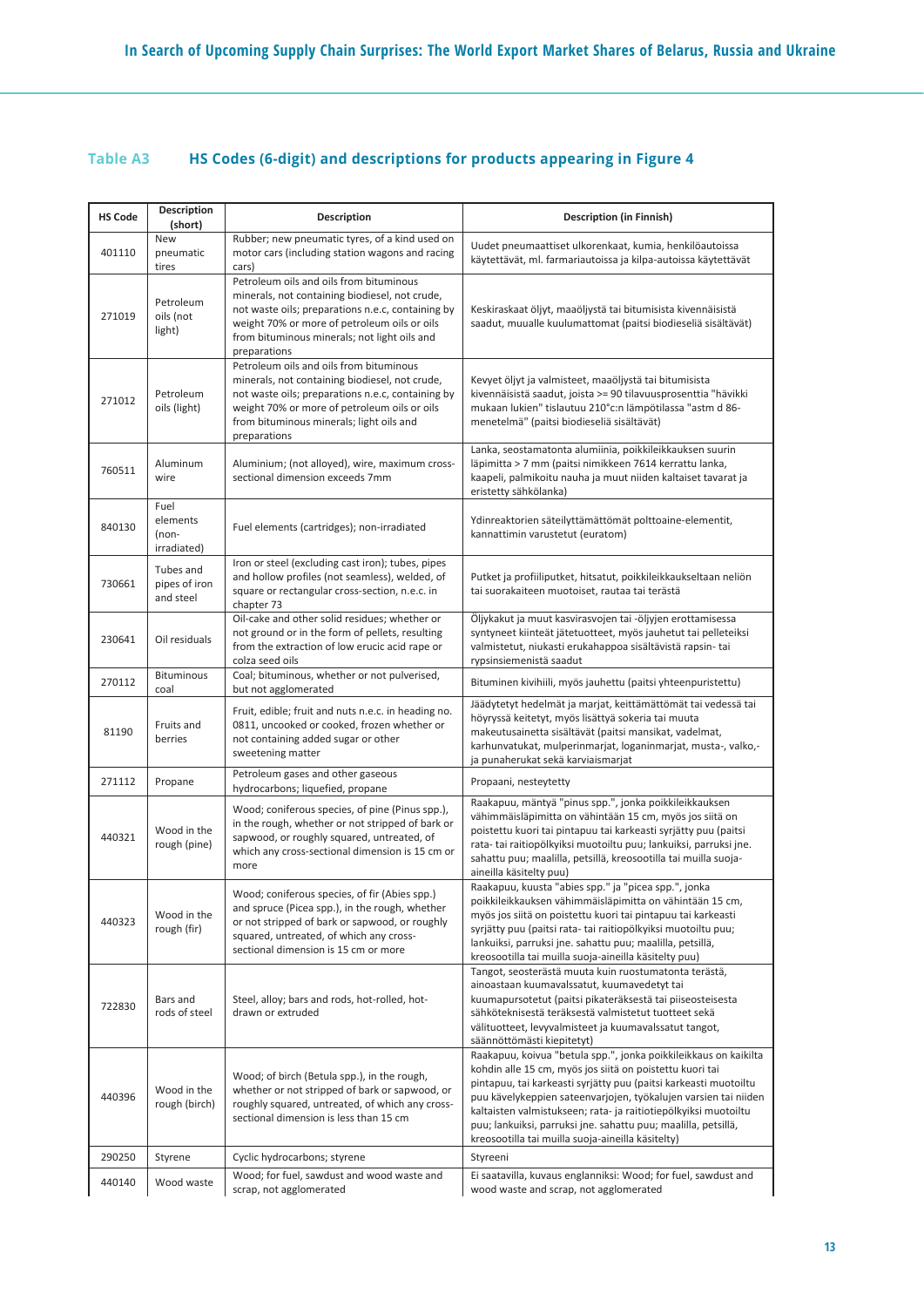| 441233 | Plywood                                                | Plywood; with sheets of wood only; not<br>bamboo; each ply 6mm or less, with at least<br>one outer ply of alder, ash, beech, birch, cherry,<br>chestnut, elm, eucalyptus, hickory, horse<br>chestnut, lime, maple, oak, plane, poplar,<br>aspen, robinia, tulipwood or walnut | Ristiinliimattu vaneri, yksinomaan <= 6 mm paksuisista<br>puuviiluista koostuva, jossa ainakin yksi pintaviiluista on<br>lehtipuuta: leppää, saarnia, pyökkiä, koivua, kirsikkapuuta,<br>kastanjaa, jalavaa, eukalyptuspuuta, hikkoria, hevoskastanjaa,<br>limettiä, vaahteraa, tammea, plataania, poppelia, haapaa,<br>valeakaasiaa, tulppaanipuuta tai saksanpähkinäpuuta (paitsi.<br>bambua, joissa pintaviilu on trooppista puulajia ja tiivistettyä<br>puuta olevat levyt, solulevyt, upotekoristeinen puu ja<br>huonekalujen osiksi tunnistettavat levyt) |
|--------|--------------------------------------------------------|-------------------------------------------------------------------------------------------------------------------------------------------------------------------------------------------------------------------------------------------------------------------------------|-----------------------------------------------------------------------------------------------------------------------------------------------------------------------------------------------------------------------------------------------------------------------------------------------------------------------------------------------------------------------------------------------------------------------------------------------------------------------------------------------------------------------------------------------------------------|
| 290110 | Acyclic<br>hydrocarbon<br>S                            | Acyclic hydrocarbons; saturated                                                                                                                                                                                                                                               | Asykliset hiilivedyt, tyydyttyneet                                                                                                                                                                                                                                                                                                                                                                                                                                                                                                                              |
| 310520 | Fertilizers<br>(nitrogen,<br>phosphorus,<br>potassium) | Fertilizers, mineral or chemical; containing the<br>three fertilizing elements nitrogen, phosphorus<br>and potassium                                                                                                                                                          | Lannoitteet, kivennäiset tai kemialliset, joissa on kolmea<br>lannoittavaa ainetta: typpeä, fosforia ja kaliumia (paitsi<br>tabletteina tai niiden kaltaisessa muodossa, tai pakkauksissa,<br>joiden bruttopaino on <= 10 kg)                                                                                                                                                                                                                                                                                                                                   |
| 440121 | Wood for<br>fuel<br>(coniferous)                       | Wood; for fuel, in chips or particles, coniferous,<br>whether or not agglomerated                                                                                                                                                                                             | Havupuu lastuina tai hakkeena (paitsi pääasiassa värjäykseen<br>tai parkitukseen käytettävät)                                                                                                                                                                                                                                                                                                                                                                                                                                                                   |
| 440122 | Wood for<br>fuel (non-<br>coniferous)                  | Wood; for fuel, in chips or particles, non-<br>coniferous, whether or not agglomerated                                                                                                                                                                                        | Lehtipuu lastuina tai hakkeena (paitsi pääasiassa värjäykseen<br>tai parkitukseen käytettävät)                                                                                                                                                                                                                                                                                                                                                                                                                                                                  |
| 270900 | Crude oil                                              | Oils; petroleum oils and oils obtained from<br>bituminous minerals, crude                                                                                                                                                                                                     | Maaöljyt ja bitumisista kivennäisistä saadut öljyt, raa'at                                                                                                                                                                                                                                                                                                                                                                                                                                                                                                      |
| 271111 | Natural gas<br>and other<br>petroleum<br>gases         | Petroleum gases and other gaseous<br>hydrocarbons; liquefied, natural gas                                                                                                                                                                                                     | Luonnonkaasu "maakaasu", nesteytetty                                                                                                                                                                                                                                                                                                                                                                                                                                                                                                                            |
| 440131 | Wood pellets                                           | Wood; for fuel, sawdust and wood waste and<br>scrap, agglomerated in logs, briquettes, pellets<br>or similar forms; wood pellets                                                                                                                                              | Puupelletit                                                                                                                                                                                                                                                                                                                                                                                                                                                                                                                                                     |
| 310210 | Urea                                                   | Fertilizers, mineral or chemical; nitrogenous,<br>urea, whether or not in aqueous solution                                                                                                                                                                                    | Virtsa-aine "urea", myös vesiliuoksena (paitsi tabletteina tai<br>niiden kaltaisessa muodossa, tai pakkauksissa, joiden<br>bruttopaino on <= 10 kg)                                                                                                                                                                                                                                                                                                                                                                                                             |
| 440711 | Sawn or<br>chipped<br>wood (pine)                      | Wood; coniferous species, of pine (Pinus spp.),<br>sawn or chipped lengthwise, sliced or peeled,<br>whether or not planed, sanded or finger-<br>jointed, of a thickness exceeding 6mm                                                                                         | Mänty "pinus spp.", sahattu tai veistetty "chipped"<br>pituussuunnassa, tasoleikattu tai viiluksi sorvattu, myös<br>höylätty, hiottu tai päistään jatkettu, paksuus > 6 mm (paitsi<br>spf-puuta (kuusta (picea spp. ja abies spp.) ja mäntyä<br>(pinus spp.))                                                                                                                                                                                                                                                                                                   |
| 290511 | Methanol                                               | Alcohols; saturated monohydric, methanol<br>(methyl alcohol)                                                                                                                                                                                                                  | Metanoli "metyylialkoholi"                                                                                                                                                                                                                                                                                                                                                                                                                                                                                                                                      |
| 440395 | Wood in the<br>rough (birch)                           | Wood; of birch (Betula spp.), in the rough,<br>whether or not stripped of bark or sapwood, or<br>roughly squared, untreated, of which any cross-<br>sectional dimension is 15 cm or more                                                                                      | Raakapuu, koivua "betula spp.", jonka poikkileikkaus on<br>kaikilta kohdin vähintään 15 cm, myös jos siitä on poistettu<br>kuori tai pintapuu, tai karkeasti syrjätty puu (paitsi rata- ja<br>raitiotiepölkyiksi muotoiltu puu; lankuiksi, parruksi jne. sahattu<br>puu; maalilla, petsillä, kreosootilla tai muilla suoja-aineilla<br>käsitelty)                                                                                                                                                                                                               |
| 440712 | Sawn or<br>chipped<br>wood (fir)                       | Wood; coniferous species, of fir (Abies spp.)<br>and spruce (Picea spp.), sawn or chipped<br>lengthwise, sliced or peeled, whether or not<br>planed, sanded or finger-jointed, of a thickness<br>exceeding 6mm                                                                | Kuusi "abies spp." ja "picea spp.", sahattu tai veistetty<br>"chipped" pituussuunnassa, tasoleikattu tai viiluksi sorvattu,<br>myös höylätty, hiottu tai päistään jatkettu, paksuus > 6 mm<br>(paitsi spf-puuta (kuusta (picea spp. ja abies spp.) ja mäntyä<br>(pinus spp.))                                                                                                                                                                                                                                                                                   |
| 750110 | Nickel                                                 | Nickel; nickel mattes                                                                                                                                                                                                                                                         | Nikkelikivi                                                                                                                                                                                                                                                                                                                                                                                                                                                                                                                                                     |